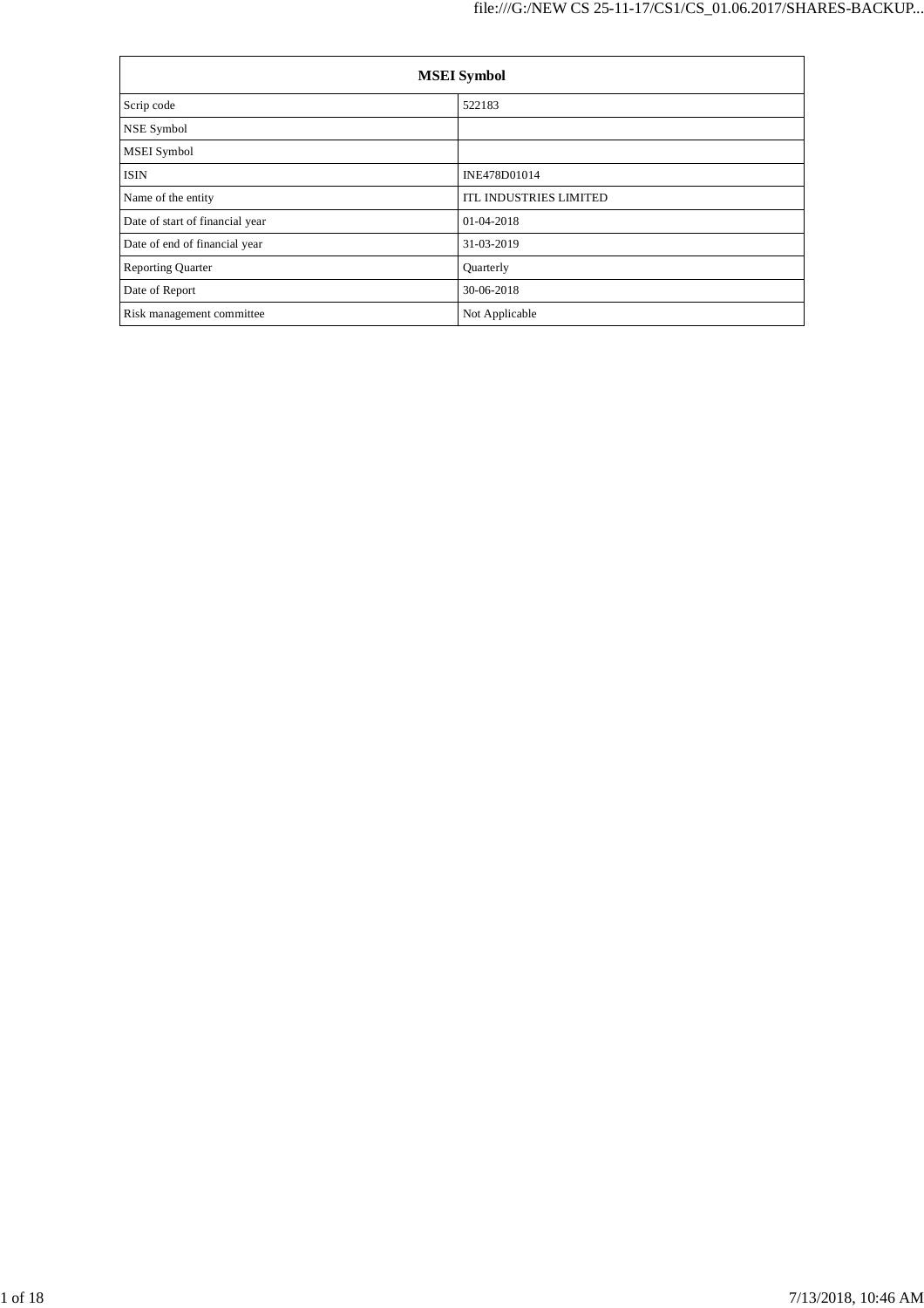|                | <b>Annexure I</b>                                                    |                                      |                                                                                      |            |                                                           |                                 |                               |                                                  |                      |                                            |                                                                                                                                                    |                                                                                                                                                                          |                                                                                                                                                                                                               |                                      |                                             |
|----------------|----------------------------------------------------------------------|--------------------------------------|--------------------------------------------------------------------------------------|------------|-----------------------------------------------------------|---------------------------------|-------------------------------|--------------------------------------------------|----------------------|--------------------------------------------|----------------------------------------------------------------------------------------------------------------------------------------------------|--------------------------------------------------------------------------------------------------------------------------------------------------------------------------|---------------------------------------------------------------------------------------------------------------------------------------------------------------------------------------------------------------|--------------------------------------|---------------------------------------------|
|                | Annexure I to be submitted by listed entity on quarterly basis       |                                      |                                                                                      |            |                                                           |                                 |                               |                                                  |                      |                                            |                                                                                                                                                    |                                                                                                                                                                          |                                                                                                                                                                                                               |                                      |                                             |
|                |                                                                      |                                      |                                                                                      |            |                                                           |                                 |                               | I. Composition of Board of Directors             |                      |                                            |                                                                                                                                                    |                                                                                                                                                                          |                                                                                                                                                                                                               |                                      |                                             |
|                | Disclosure of notes on composition of board of directors explanatory |                                      |                                                                                      |            |                                                           |                                 |                               |                                                  |                      |                                            |                                                                                                                                                    |                                                                                                                                                                          |                                                                                                                                                                                                               |                                      |                                             |
|                |                                                                      |                                      | Is there any change in information of board of directors compare to previous quarter |            |                                                           |                                 |                               |                                                  |                      |                                            |                                                                                                                                                    |                                                                                                                                                                          |                                                                                                                                                                                                               |                                      |                                             |
| Sr             | Title<br>(Mr)<br>Ms)                                                 | Name of the<br>Director              | PAN                                                                                  | <b>DIN</b> | Category 1<br>of directors                                | Category<br>$2$ of<br>directors | Category<br>3 of<br>directors | Date of<br>appointment<br>in the<br>current term | Date of<br>cessation | Tenure<br>of<br>director<br>(in<br>months) | No of<br>Directorship<br>in listed<br>entities<br>including<br>this listed<br>entity (Refer<br>Regulation<br>$25(1)$ of<br>Listing<br>Regulations) | Number of<br>memberships<br>in Audit/<br>Stakeholder<br>Committee(s)<br>including this<br>listed entity<br>(Refer<br>Regulation<br>$26(1)$ of<br>Listing<br>Regulations) | No of post<br>of<br>Chairperson<br>in Audit/<br>Stakeholder<br>Committee<br>held in<br>listed<br>entities<br>including<br>this listed<br>entity (Refer<br>Regulation<br>$26(1)$ of<br>Listing<br>Regulations) | Notes for<br>not<br>providing<br>PAN | Notes for<br>not<br>providing<br><b>DIN</b> |
| 1              | Mr                                                                   | <b>RAJENDRA</b><br><b>SINGH JAIN</b> | ABFPJ3780J                                                                           | 00256515   | Executive<br>Director                                     | Not<br>Applicable               | MD                            | 01-02-2016                                       |                      |                                            | $\mathbf{1}$                                                                                                                                       | $\overline{0}$                                                                                                                                                           | $\overline{0}$                                                                                                                                                                                                |                                      |                                             |
| 2              | Mr                                                                   | <b>MAHENDRA</b><br><b>SINGH JAIN</b> | ABHPJ9591R                                                                           | 00256047   | Executive<br>Director                                     | Not<br>Applicable               | MD                            | 01-02-2016                                       |                      |                                            | 1                                                                                                                                                  | $\mathbf{0}$                                                                                                                                                             | $\mathbf{0}$                                                                                                                                                                                                  |                                      |                                             |
| 3              | Mr                                                                   | <b>MANOHAR</b><br><b>SINGH JAIN</b>  | ABVPJ0836F                                                                           | 00256131   | Non-<br>Executive -<br>Non<br>Independent<br>Director     | Not<br>Applicable               |                               | 25-01-1989                                       |                      |                                            |                                                                                                                                                    | $\boldsymbol{0}$                                                                                                                                                         | $\mathbf{0}$                                                                                                                                                                                                  |                                      |                                             |
| $\overline{4}$ | Mr                                                                   | N<br><b>CHAKRABORTY</b>              | AAAPC2628J                                                                           | 00443524   | Non-<br>Executive -<br>Independent Applicable<br>Director | Not                             |                               | 27-09-2014                                       |                      | 45                                         | $\mathbf{1}$                                                                                                                                       | $\boldsymbol{2}$                                                                                                                                                         | $\overline{c}$                                                                                                                                                                                                |                                      |                                             |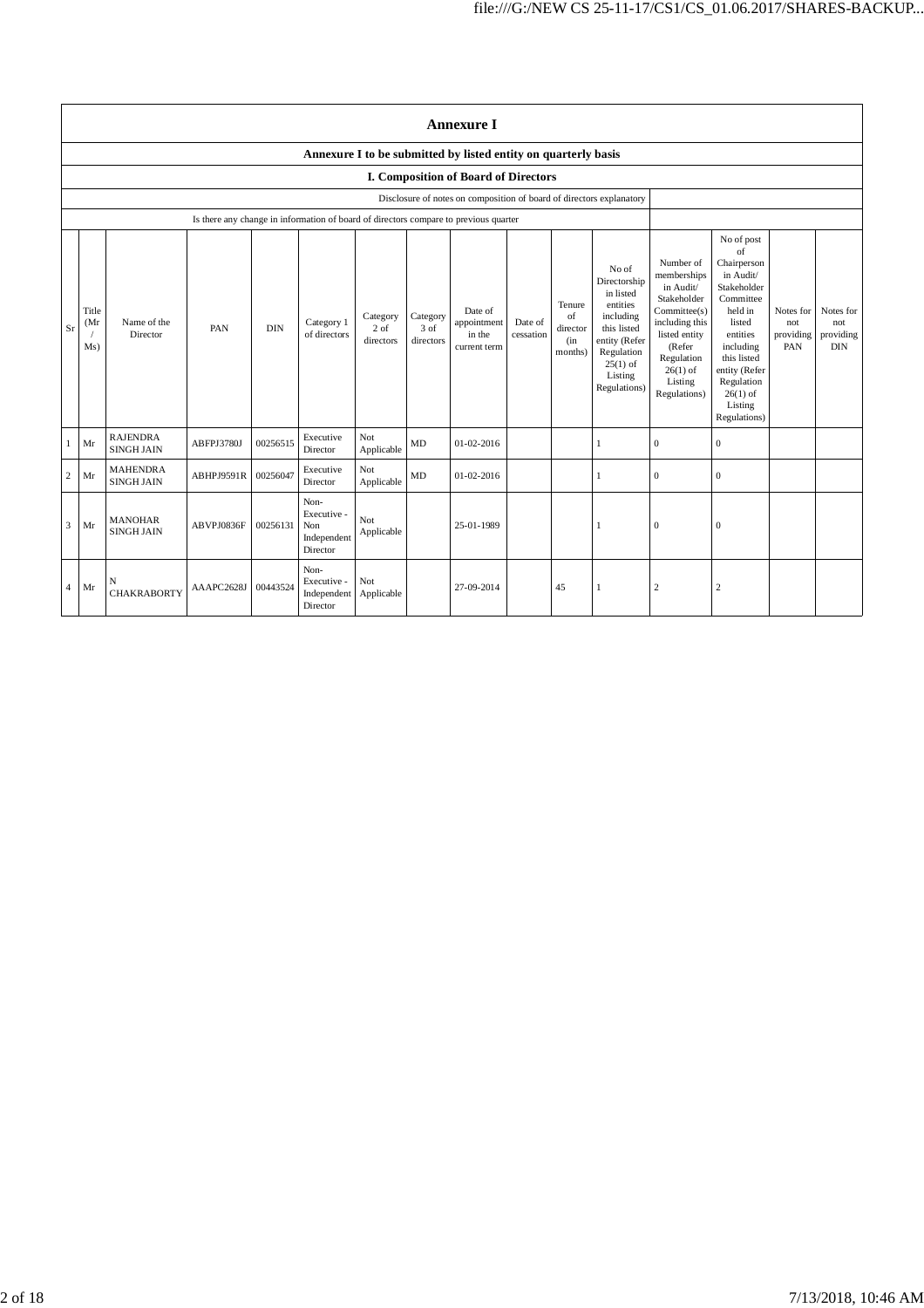|           | <b>Annexure I</b>    |                               |                     |            |                                                           |                               |                               |                                                                |                      |                                            |                                                                                                                                                    |                                                                                                                                                                          |                                                                                                                                                                                                               |                                      |                                      |
|-----------|----------------------|-------------------------------|---------------------|------------|-----------------------------------------------------------|-------------------------------|-------------------------------|----------------------------------------------------------------|----------------------|--------------------------------------------|----------------------------------------------------------------------------------------------------------------------------------------------------|--------------------------------------------------------------------------------------------------------------------------------------------------------------------------|---------------------------------------------------------------------------------------------------------------------------------------------------------------------------------------------------------------|--------------------------------------|--------------------------------------|
|           |                      |                               |                     |            |                                                           |                               |                               | Annexure I to be submitted by listed entity on quarterly basis |                      |                                            |                                                                                                                                                    |                                                                                                                                                                          |                                                                                                                                                                                                               |                                      |                                      |
|           |                      |                               |                     |            |                                                           |                               |                               | I. Composition of Board of Directors                           |                      |                                            |                                                                                                                                                    |                                                                                                                                                                          |                                                                                                                                                                                                               |                                      |                                      |
| <b>Sr</b> | Title<br>(Mr)<br>Ms) | Name of<br>the<br>Director    | PAN                 | <b>DIN</b> | Category 1<br>of directors                                | Category<br>2 of<br>directors | Category<br>3 of<br>directors | Date of<br>appointment<br>in the<br>current term               | Date of<br>cessation | Tenure<br>of<br>director<br>(in<br>months) | No of<br>Directorship<br>in listed<br>entities<br>including<br>this listed<br>entity (Refer<br>Regulation<br>$25(1)$ of<br>Listing<br>Regulations) | Number of<br>memberships<br>in Audit/<br>Stakeholder<br>Committee(s)<br>including this<br>listed entity<br>(Refer<br>Regulation<br>$26(1)$ of<br>Listing<br>Regulations) | No of post<br>of<br>Chairperson<br>in Audit/<br>Stakeholder<br>Committee<br>held in<br>listed<br>entities<br>including<br>this listed<br>entity (Refer<br>Regulation<br>$26(1)$ of<br>Listing<br>Regulations) | Notes for<br>not<br>providing<br>PAN | Notes for<br>not<br>providing<br>DIN |
| 5         | Mr                   | S K<br><b>KAPOOR</b>          | AEBPK7093Q 00443807 |            | Non-<br>Executive -<br>Independent<br>Director            | Not<br>Applicable             |                               | 27-09-2014                                                     |                      | 45                                         | 1                                                                                                                                                  | $\overline{2}$                                                                                                                                                           | $\mathbf{0}$                                                                                                                                                                                                  |                                      |                                      |
| 6         | Mrs                  | <b>PRATIMA</b><br><b>JAIN</b> | AICPJ6425A          | 06955665   | Non-<br>Executive -<br>Independent Applicable<br>Director | Not                           |                               | 27-09-2014                                                     |                      | 45                                         | 1                                                                                                                                                  | $\overline{2}$                                                                                                                                                           | $\mathbf{0}$                                                                                                                                                                                                  |                                      |                                      |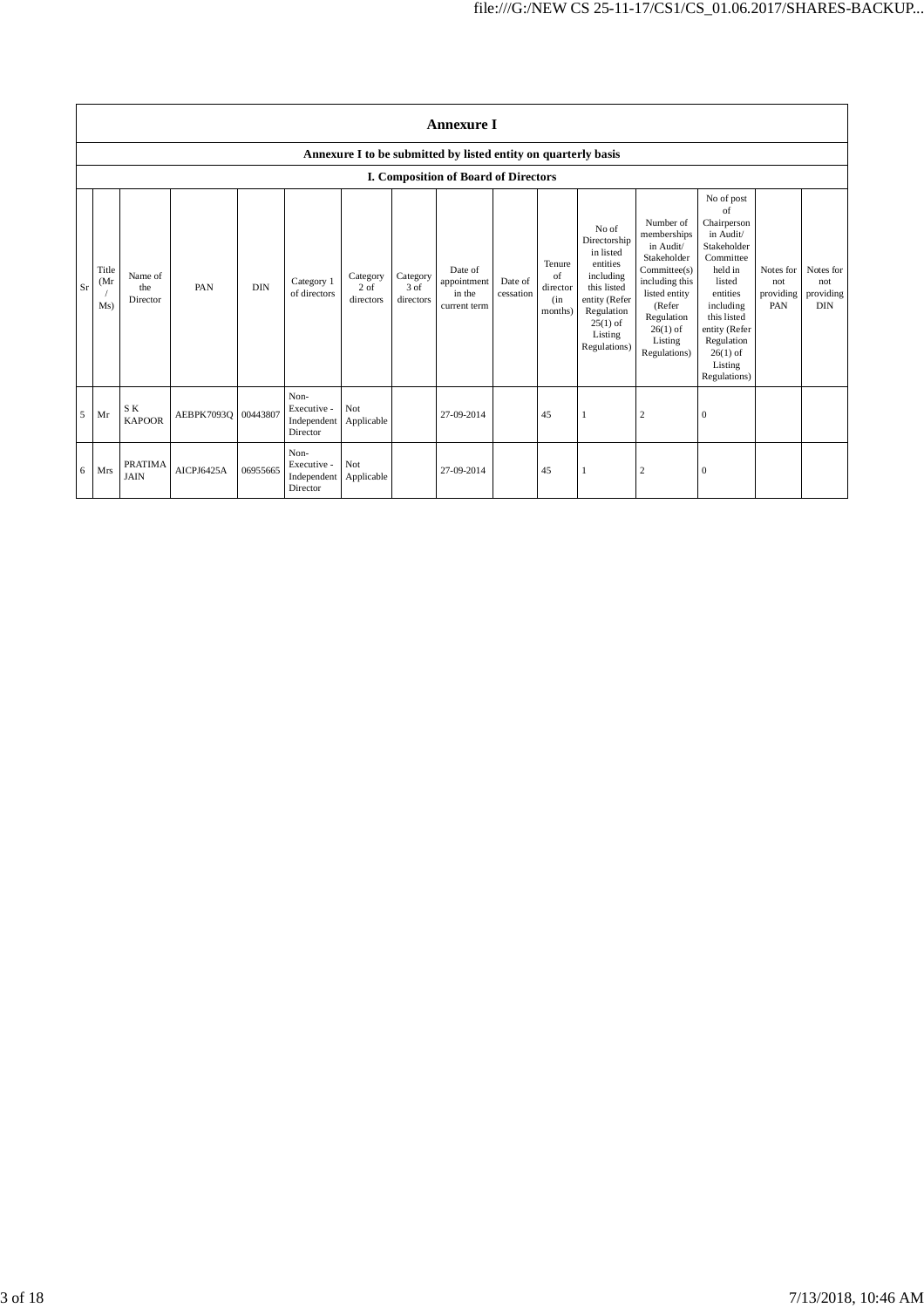|    | <b>Audit Committee Details</b> |                           |                                      |                         |         |  |  |  |
|----|--------------------------------|---------------------------|--------------------------------------|-------------------------|---------|--|--|--|
| Sr | <b>DIN Number</b>              | Name of Committee members | Category 1 of directors              | Category 2 of directors | Remarks |  |  |  |
|    | 00443524                       | N CHAKRABORTY             | Non-Executive - Independent Director | Chairperson             |         |  |  |  |
|    | 00443807                       | <b>S K KAPOOR</b>         | Non-Executive - Independent Director | Member                  |         |  |  |  |
|    | 06955665                       | <b>PRATIMA JAIN</b>       | Non-Executive - Independent Director | Member                  |         |  |  |  |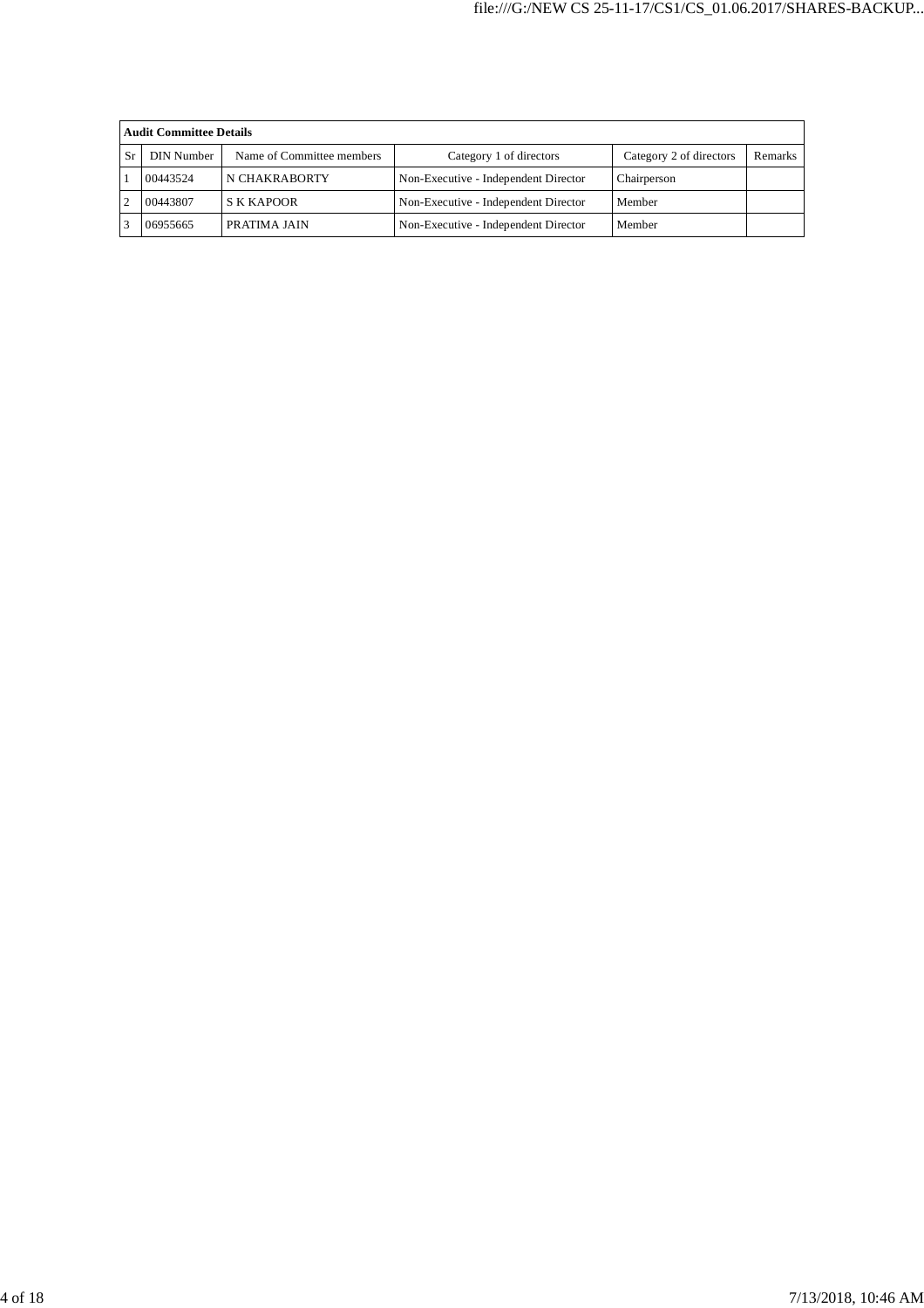|    | Nomination and remuneration committee |                           |                                      |                         |         |  |  |  |
|----|---------------------------------------|---------------------------|--------------------------------------|-------------------------|---------|--|--|--|
| Sr | DIN Number                            | Name of Committee members | Category 1 of directors              | Category 2 of directors | Remarks |  |  |  |
|    | 00443524                              | N CHAKRABORTY             | Non-Executive - Independent Director | Member                  |         |  |  |  |
|    | 00443807                              | <b>S K KAPOOR</b>         | Non-Executive - Independent Director | Chairperson             |         |  |  |  |
|    | 06955665                              | PRATIMA JAIN              | Non-Executive - Independent Director | Member                  |         |  |  |  |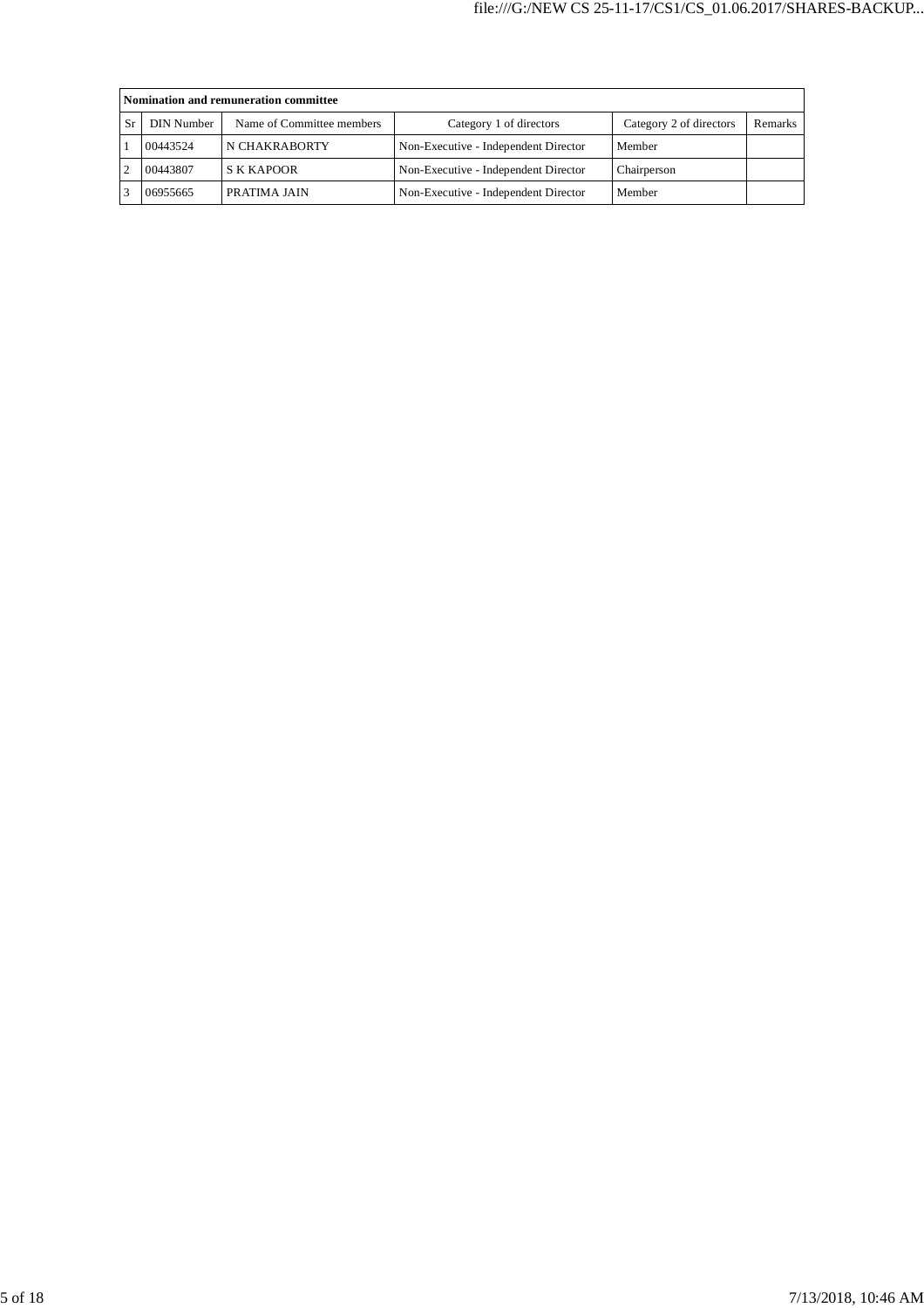|     | <b>Stakeholders Relationship Committee</b> |                           |                                      |                         |         |  |  |  |
|-----|--------------------------------------------|---------------------------|--------------------------------------|-------------------------|---------|--|--|--|
| -Sr | DIN Number                                 | Name of Committee members | Category 1 of directors              | Category 2 of directors | Remarks |  |  |  |
|     | 00443524                                   | N CHAKRABORTY             | Non-Executive - Independent Director | Chairperson             |         |  |  |  |
|     | 00443807                                   | <b>S K KAPOOR</b>         | Non-Executive - Independent Director | Member                  |         |  |  |  |
|     | 06955665                                   | PRATIMA JAIN              | Non-Executive - Independent Director | Member                  |         |  |  |  |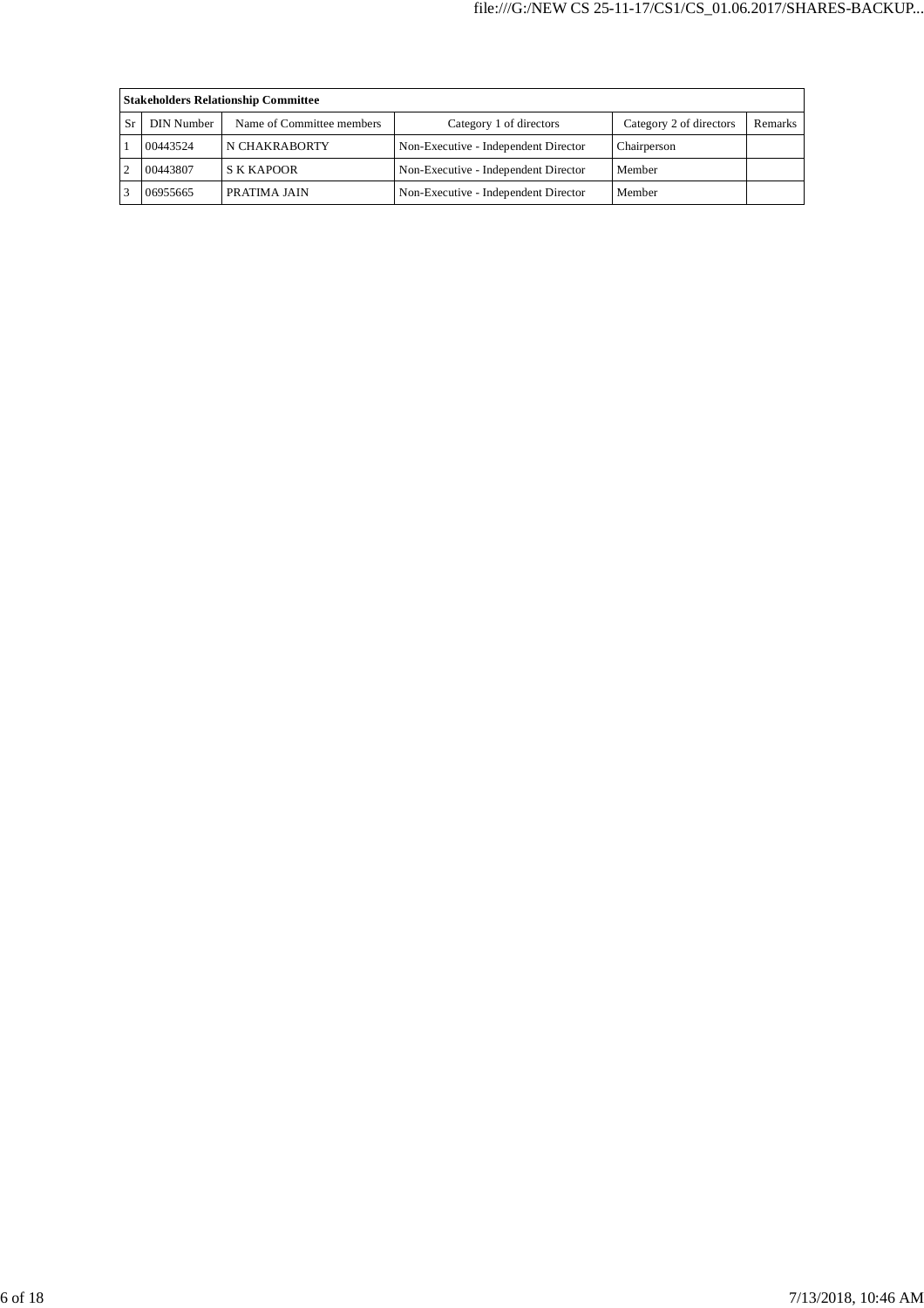| <b>Risk Management Committee</b> |                           |                         |                         |         |  |
|----------------------------------|---------------------------|-------------------------|-------------------------|---------|--|
| DIN Number                       | Name of Committee members | Category 1 of directors | Category 2 of directors | Remarks |  |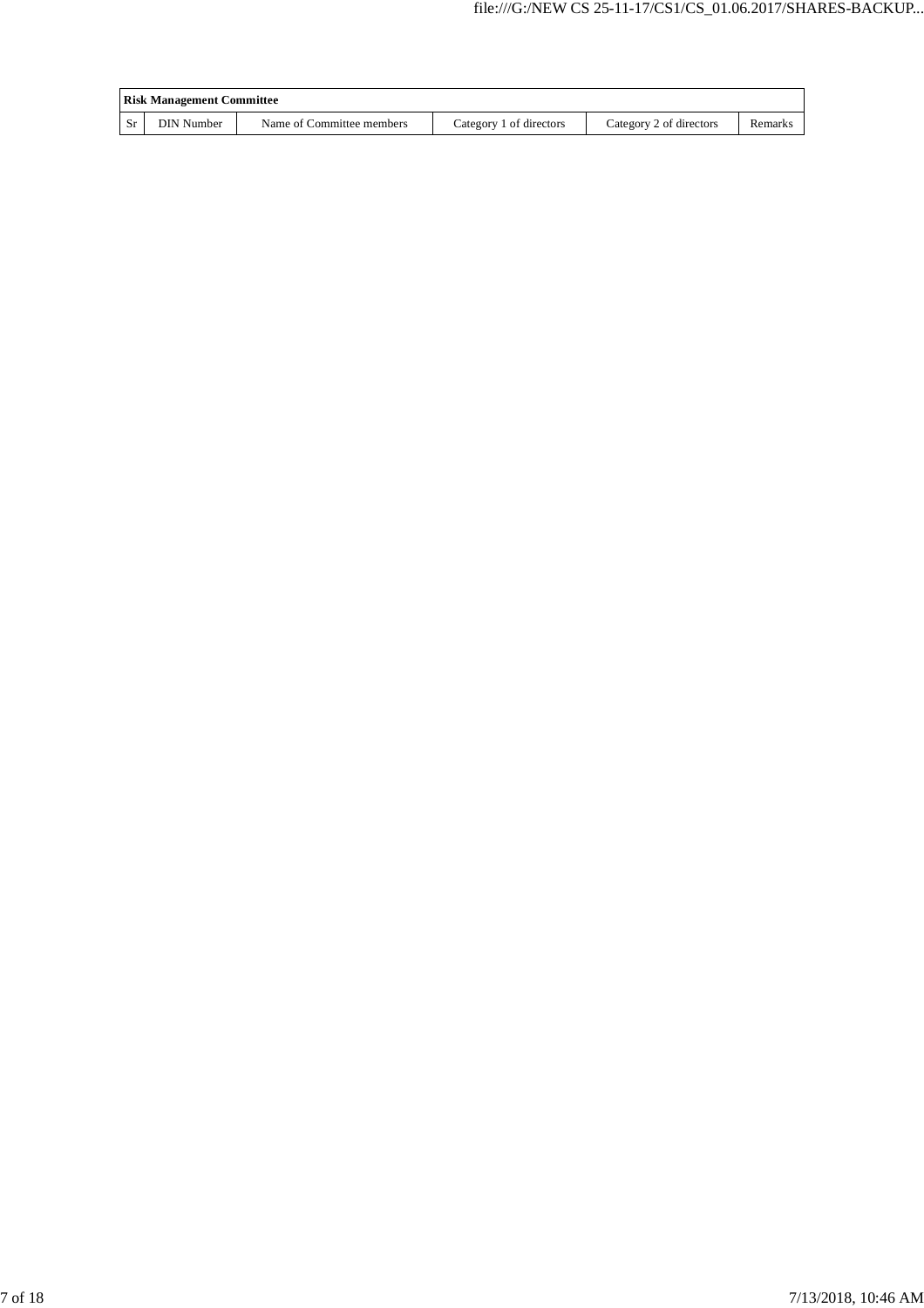|           | Corporate Social Responsibility Committee |                           |                         |                         |         |  |  |
|-----------|-------------------------------------------|---------------------------|-------------------------|-------------------------|---------|--|--|
| <b>Sr</b> | <b>DIN Number</b>                         | Name of Committee members | Category 1 of directors | Category 2 of directors | Remarks |  |  |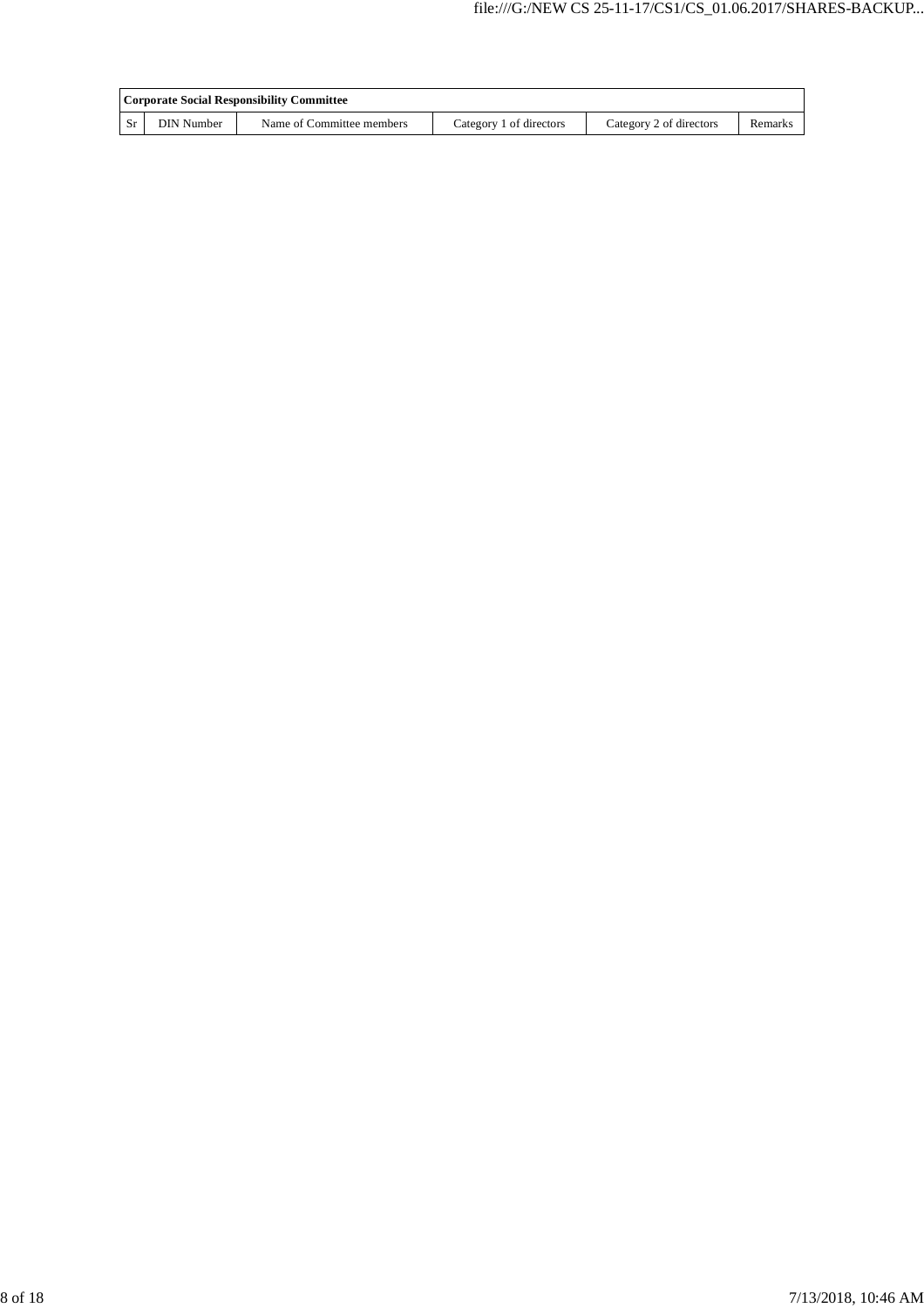| <b>Other Committee</b> |                                                                                                                                     |  |  |
|------------------------|-------------------------------------------------------------------------------------------------------------------------------------|--|--|
|                        | Sr   DIN Number   Name of Committee members   Name of other committee   Category 1 of directors   Category 2 of directors   Remarks |  |  |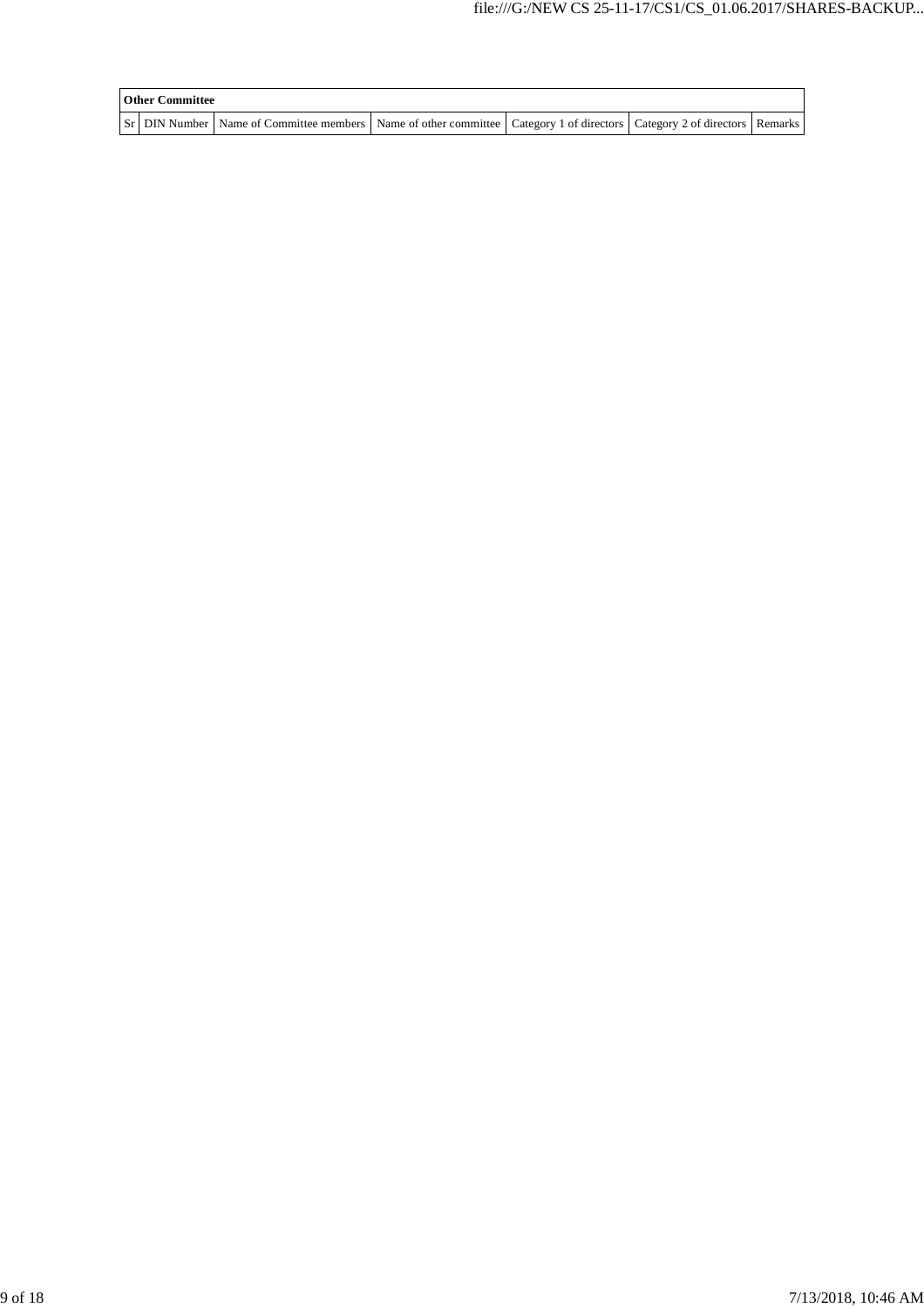|    | Annexure 1                                                       |                                                         |                                                                |  |  |  |  |
|----|------------------------------------------------------------------|---------------------------------------------------------|----------------------------------------------------------------|--|--|--|--|
|    | Annexure 1                                                       |                                                         |                                                                |  |  |  |  |
|    | <b>III.</b> Meeting of Board of Directors                        |                                                         |                                                                |  |  |  |  |
|    | Disclosure of notes on meeting of board of directors explanatory |                                                         |                                                                |  |  |  |  |
| Sr | $Date(s)$ of meeting (if any) in the<br>previous quarter         | $Date(s)$ of meeting (if any) in the<br>current quarter | Maximum gap between any two consecutive (in<br>number of days) |  |  |  |  |
|    | 12-02-2018                                                       |                                                         |                                                                |  |  |  |  |
| ◠  |                                                                  | 30-05-2018                                              | 106                                                            |  |  |  |  |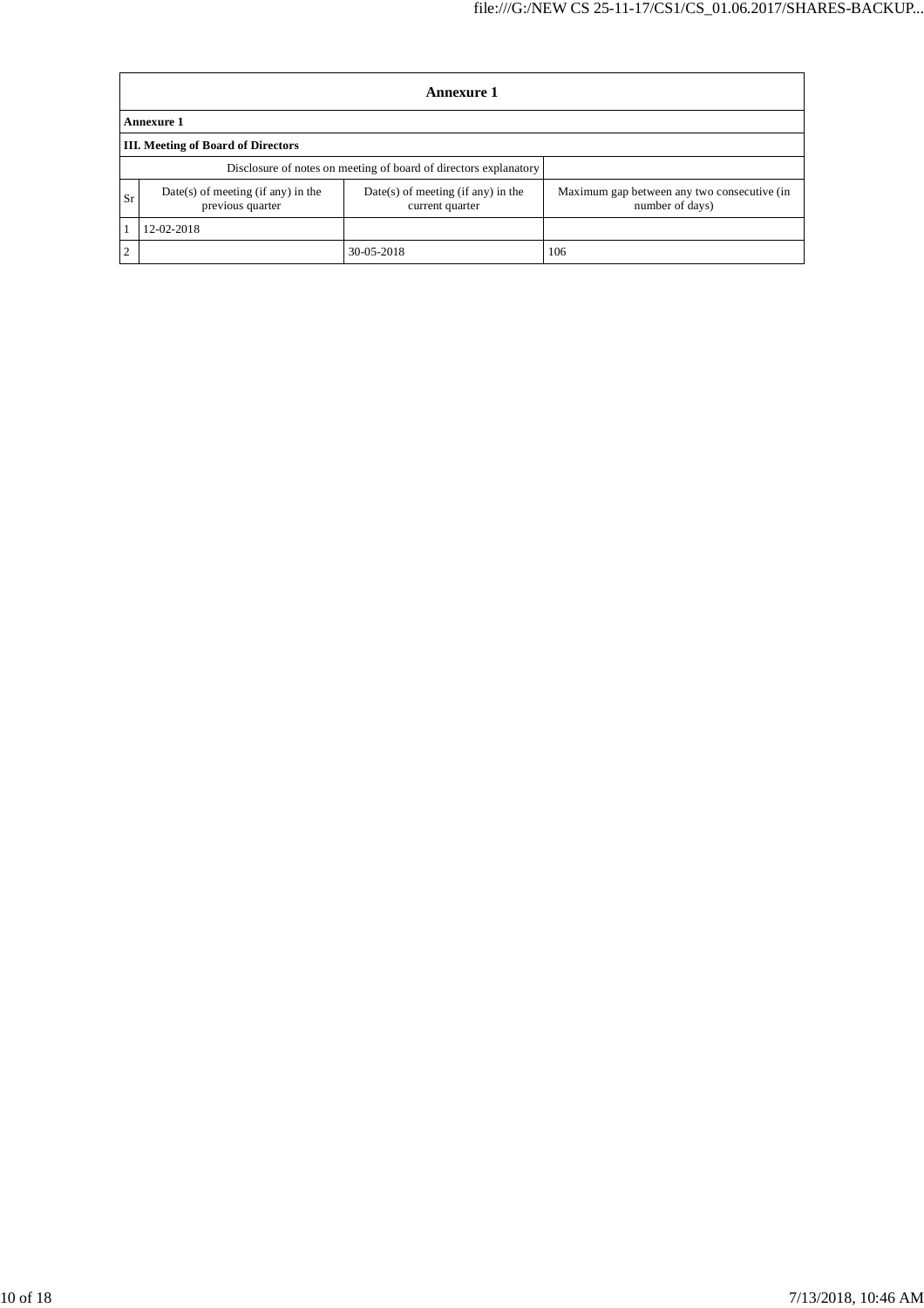|                                                                                    | Annexure 1                       |                                                                     |                                                     |                              |                                                                     |                                                                               |                               |
|------------------------------------------------------------------------------------|----------------------------------|---------------------------------------------------------------------|-----------------------------------------------------|------------------------------|---------------------------------------------------------------------|-------------------------------------------------------------------------------|-------------------------------|
|                                                                                    | <b>IV. Meeting of Committees</b> |                                                                     |                                                     |                              |                                                                     |                                                                               |                               |
| Disclosure of notes on meeting of committees explanatory<br>Textual Information(1) |                                  |                                                                     |                                                     |                              |                                                                     |                                                                               |                               |
| <b>Sr</b>                                                                          | Name of<br>Committee             | $Date(s)$ of meeting<br>of the committee in<br>the relevant quarter | Whether<br>requirement of<br>Ouorum met<br>(Yes/No) | Requirement of<br>Quorum met | $Date(s)$ of meeting<br>of the committee in<br>the previous quarter | Maximum gap between<br>any two consecutive<br>meetings (in number of<br>days) | Name of<br>other<br>committee |
|                                                                                    | Audit<br>Committee               | 30-05-2018                                                          | Yes                                                 | 3                            | 12-02-2018                                                          | 106                                                                           |                               |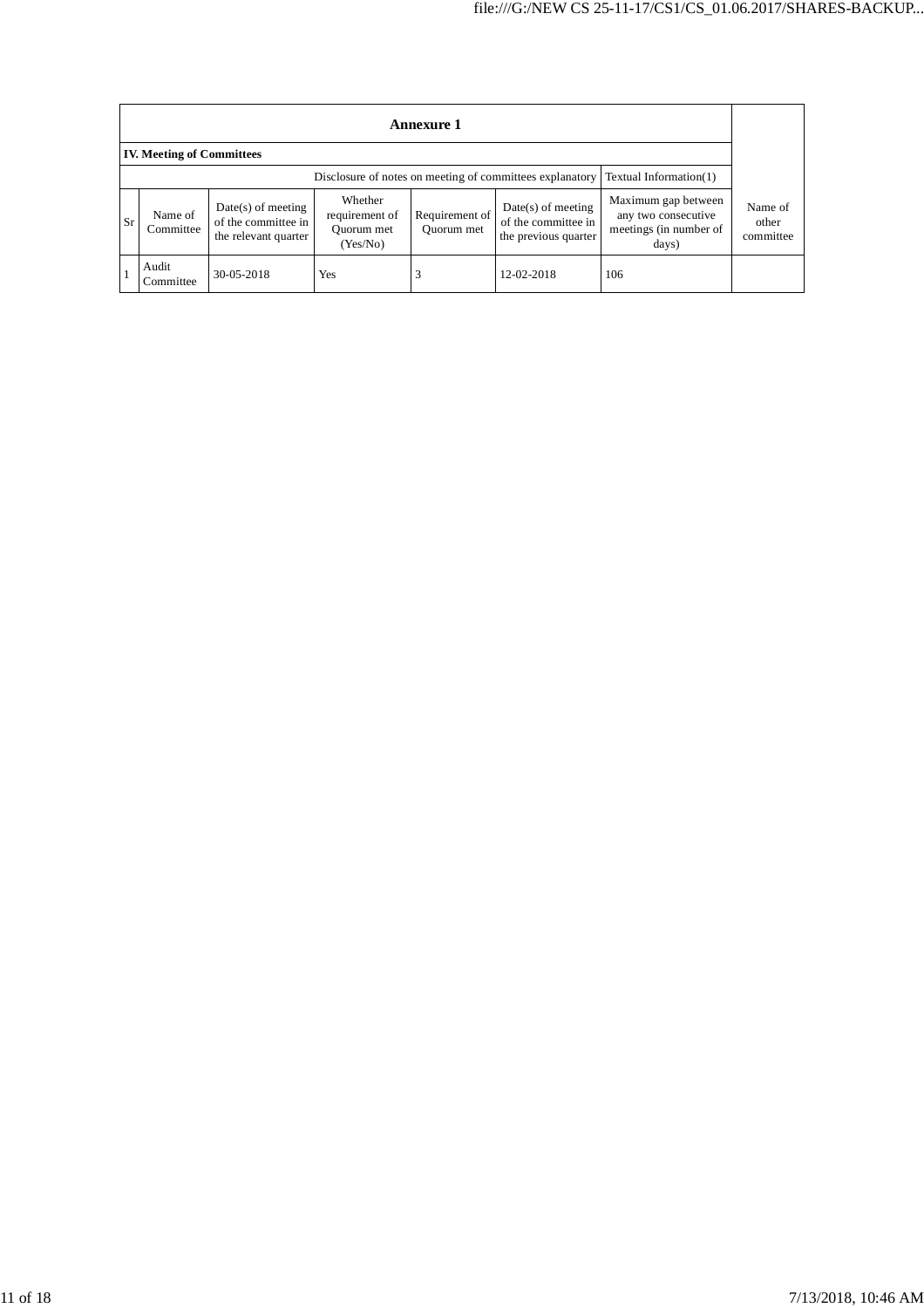|                               | <b>Text Block</b>                                                    |
|-------------------------------|----------------------------------------------------------------------|
| <b>Textual Information(1)</b> | OUORUM - YES ALL THE MEMBERS OF THE COMMITTEE PRSENT IN THE MEETING. |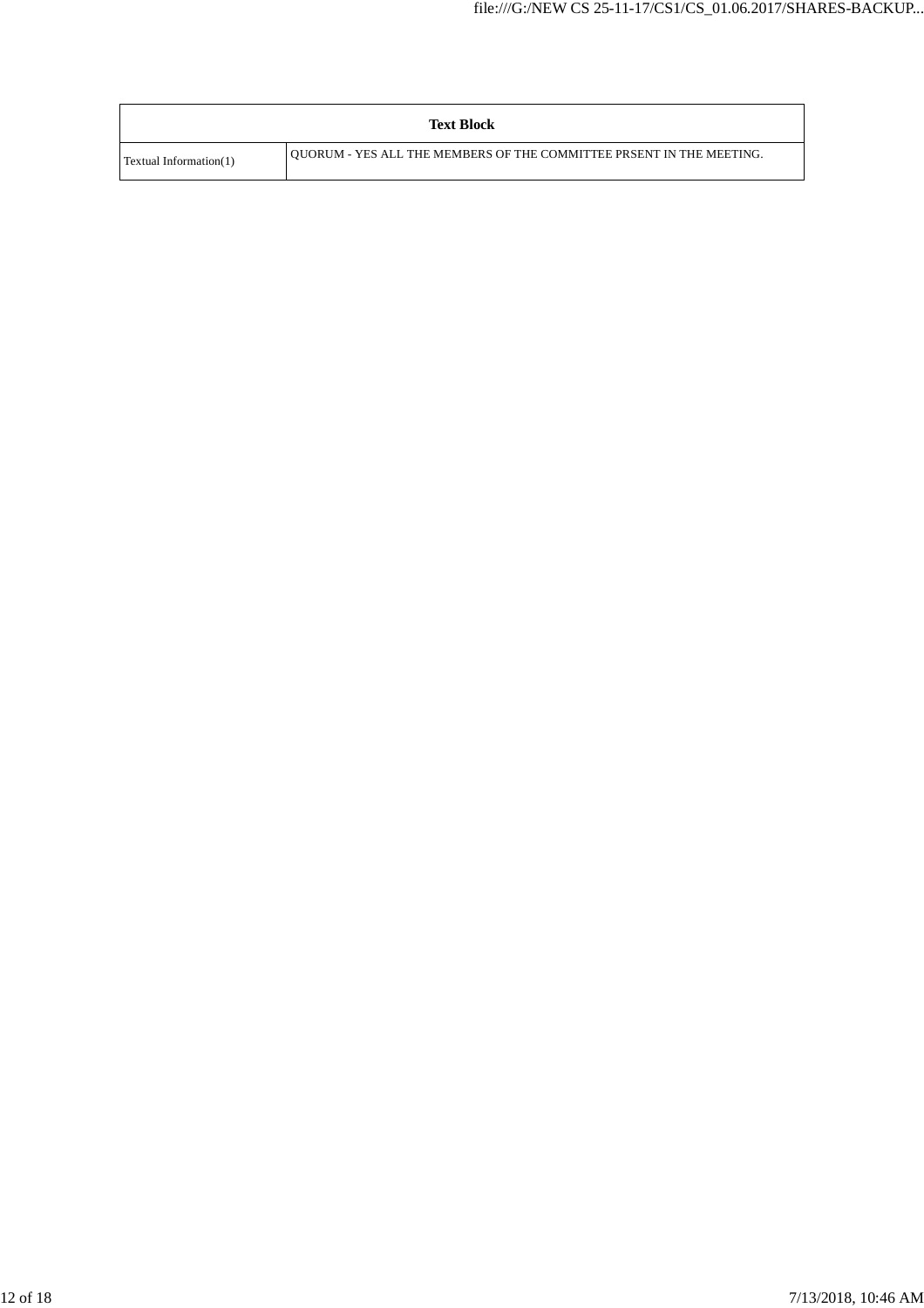|                                      | Annexure 1                                                                                                |                                  |                                                                    |  |  |  |
|--------------------------------------|-----------------------------------------------------------------------------------------------------------|----------------------------------|--------------------------------------------------------------------|--|--|--|
| <b>V. Related Party Transactions</b> |                                                                                                           |                                  |                                                                    |  |  |  |
| Sr                                   | Subject                                                                                                   | Compliance status<br>(Yes/No/NA) | If status is "No" details of non-<br>compliance may be given here. |  |  |  |
|                                      | Whether prior approval of audit committee obtained                                                        | Yes                              |                                                                    |  |  |  |
|                                      | Whether shareholder approval obtained for material RPT                                                    | <b>NA</b>                        |                                                                    |  |  |  |
|                                      | Whether details of RPT entered into pursuant to omnibus approval<br>have been reviewed by Audit Committee | Yes                              |                                                                    |  |  |  |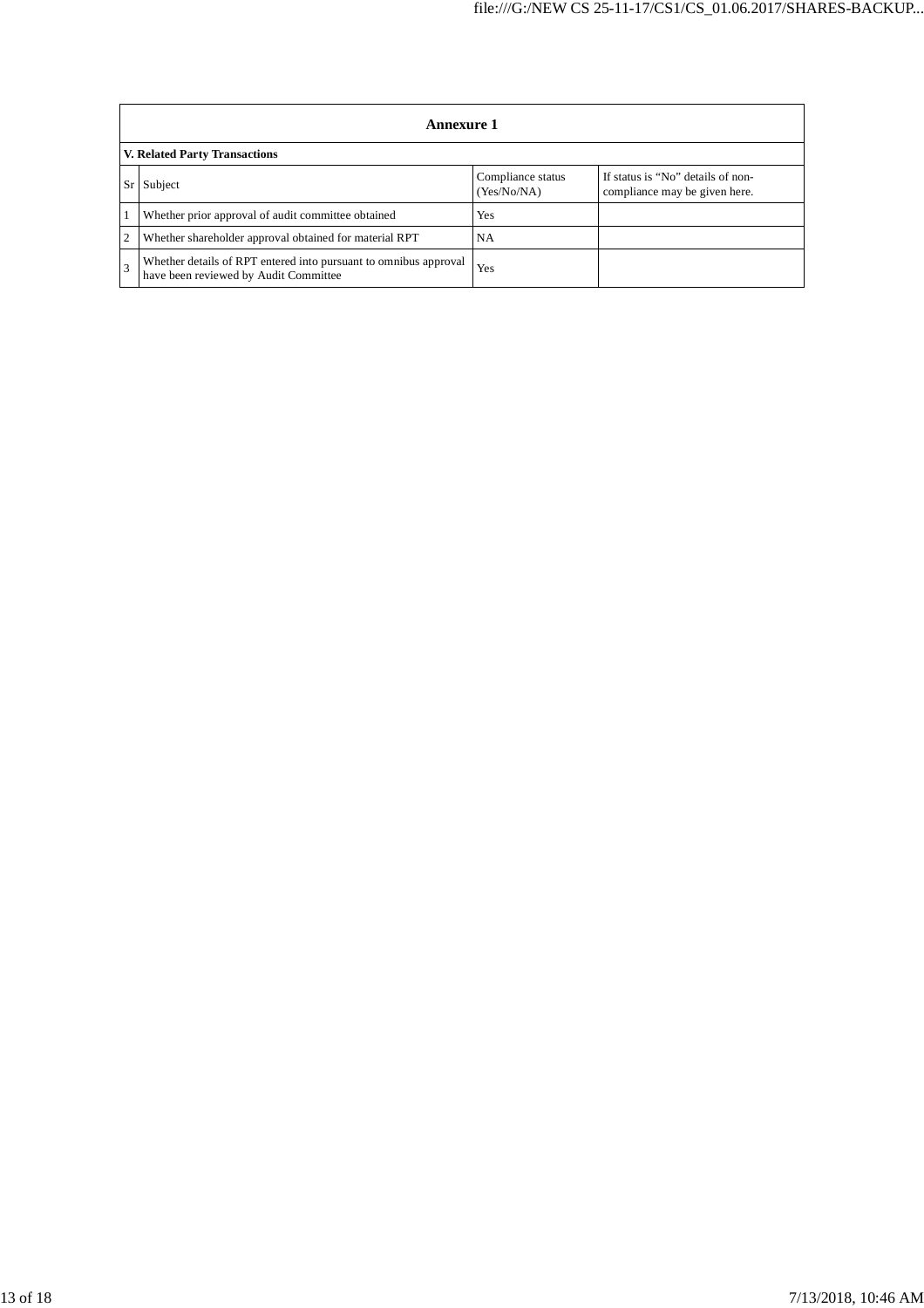| <b>Annexure 1</b>       |                                                                                                                                                                                                                 |                               |  |  |
|-------------------------|-----------------------------------------------------------------------------------------------------------------------------------------------------------------------------------------------------------------|-------------------------------|--|--|
| <b>VI. Affirmations</b> |                                                                                                                                                                                                                 |                               |  |  |
| Sr <sub>1</sub>         | Subject                                                                                                                                                                                                         | Compliance status<br>(Yes/No) |  |  |
| 1                       | The composition of Board of Directors is in terms of SEBI (Listing obligations and disclosure requirements)<br>Regulations, 2015                                                                                | Yes                           |  |  |
| $\overline{2}$          | The composition of the following committees is in terms of SEBI(Listing obligations and disclosure<br>requirements) Regulations, 2015 a. Audit Committee                                                        | Yes                           |  |  |
| 3                       | The composition of the following committees is in terms of SEBI(Listing obligations and disclosure<br>requirements) Regulations, 2015. b. Nomination & remuneration committee                                   | Yes                           |  |  |
| $\overline{4}$          | The composition of the following committees is in terms of SEBI(Listing obligations and disclosure<br>requirements) Regulations, 2015. c. Stakeholders relationship committee                                   | Yes                           |  |  |
| 5                       | The composition of the following committees is in terms of SEBI(Listing obligations and disclosure<br>requirements) Regulations, 2015. d. Risk management committee (applicable to the top 100 listed entities) | <b>NA</b>                     |  |  |
| 6                       | The committee members have been made aware of their powers, role and responsibilities as specified in SEBI<br>(Listing obligations and disclosure requirements) Regulations, 2015.                              | Yes                           |  |  |
| $\overline{7}$          | The meetings of the board of directors and the above committees have been conducted in the manner as<br>specified in SEBI (Listing obligations and disclosure requirements) Regulations, 2015.                  | Yes                           |  |  |
| 8                       | This report and/or the report submitted in the previous quarter has been placed before Board of Directors.                                                                                                      | Yes                           |  |  |
| 9                       | Any comments/observations/advice of Board of Directors may be mentioned here:                                                                                                                                   | Textual<br>Information(1)     |  |  |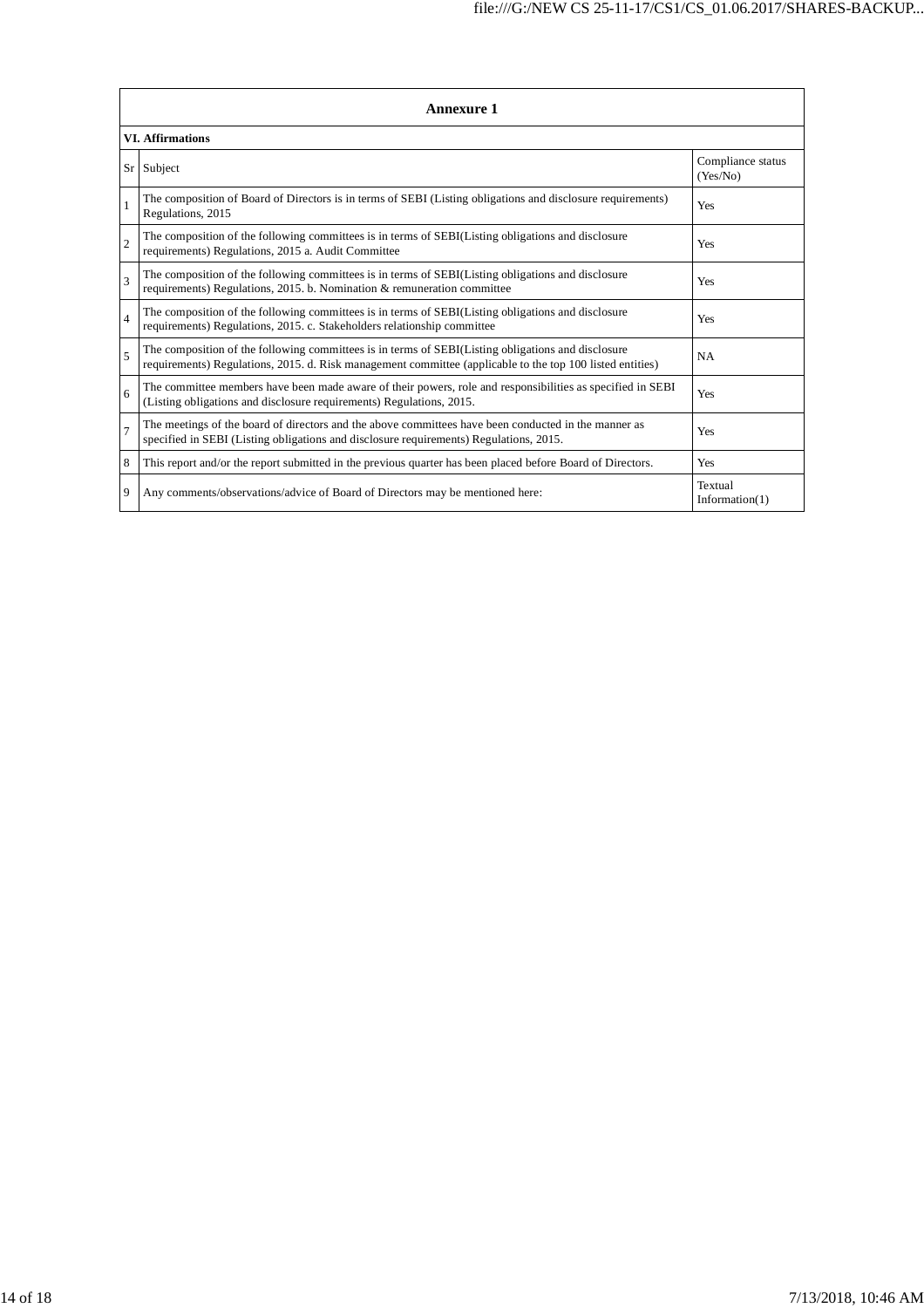|           | <b>Annexure 1</b> |                     |
|-----------|-------------------|---------------------|
| <b>Sr</b> | Subject           | Compliance status   |
|           | Name of signatory | MAHENDRA SINGH JAIN |
|           | Designation       | Director            |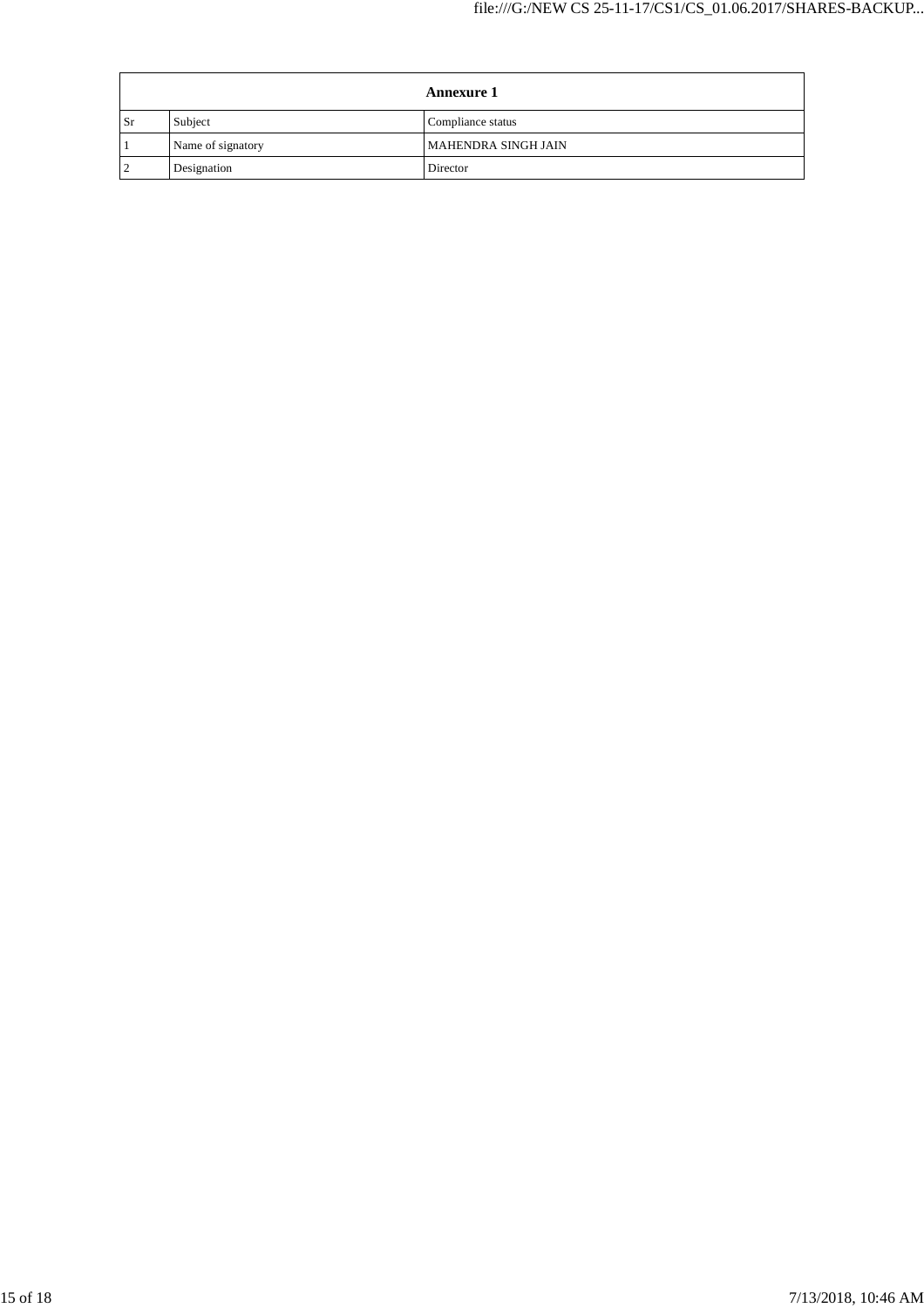| <b>Text Block</b>      |                                                                                                         |  |
|------------------------|---------------------------------------------------------------------------------------------------------|--|
| Textual Information(1) | The Company has consitituted Risk Management Committee although it is not applicable to the<br>Company. |  |